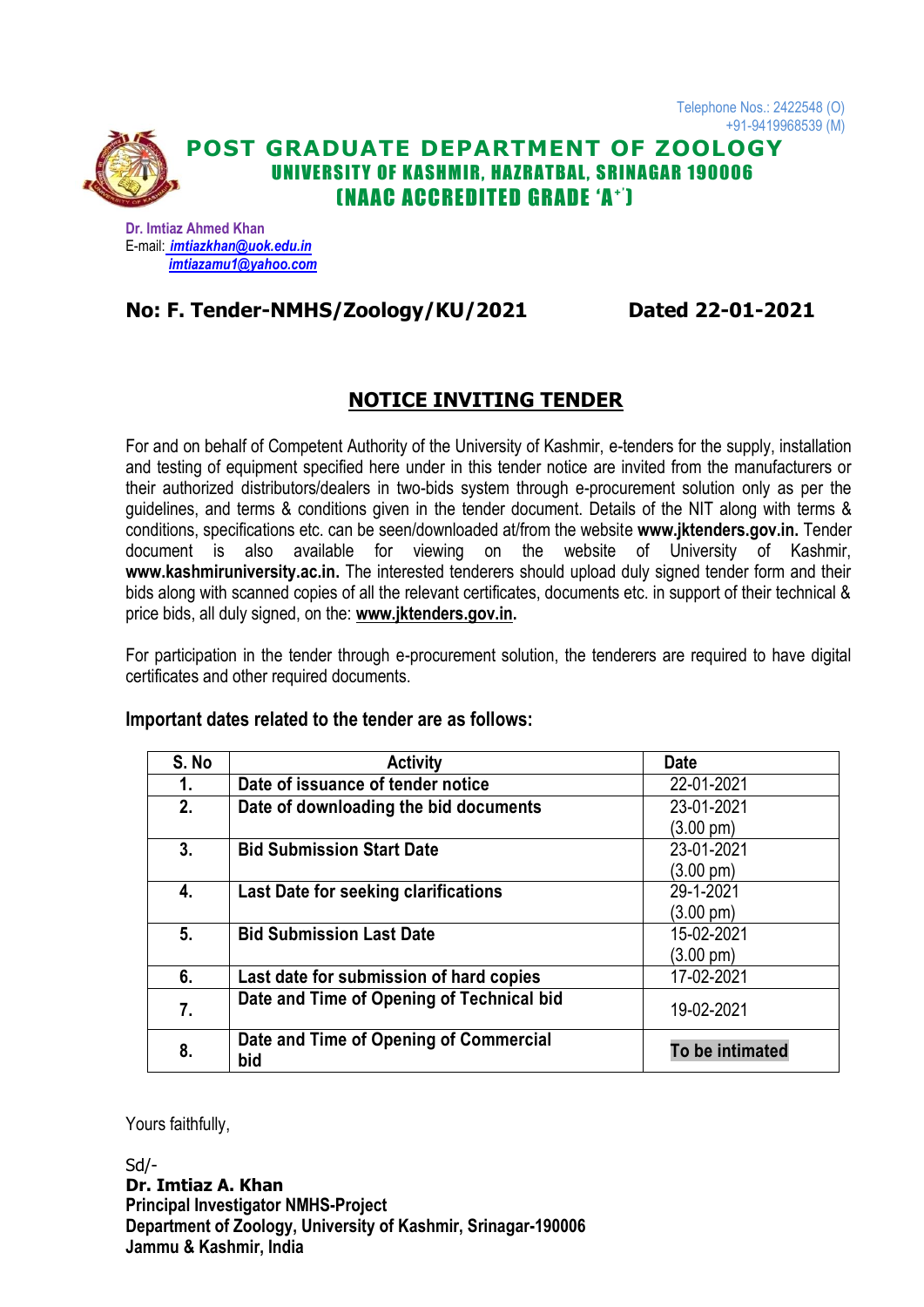**Name of equipment and their technical specifications:**

| <b>Equipment</b>                                    | <b>Specifications</b>                                                                                                                                                                                                                                                                                                                                                                                                                                                                                                                                                                                                                                                                                                                                                                        | Quantity |
|-----------------------------------------------------|----------------------------------------------------------------------------------------------------------------------------------------------------------------------------------------------------------------------------------------------------------------------------------------------------------------------------------------------------------------------------------------------------------------------------------------------------------------------------------------------------------------------------------------------------------------------------------------------------------------------------------------------------------------------------------------------------------------------------------------------------------------------------------------------|----------|
| 1. Bomb<br><b>Calorimeter</b><br>(Isoperibol based) | Automatic microprocessor Isoperibol bomb calorimeter<br>matching international / national standard as per ASTM<br>D5865 or BIS1350 (part-2) or both and able to determine<br>calorific value of various solid and liquid fuels (HFO,<br>LDO), food sample etc. The equipment should have the<br>following specification:                                                                                                                                                                                                                                                                                                                                                                                                                                                                     | One (01) |
|                                                     | Test method -International and Indian standard e.g. ASTM<br>D-5865, BIS1350 (Part- II), etc. Compliance Certificate at<br>least for ASTM standard must be supplied along with the<br>instrument.                                                                                                                                                                                                                                                                                                                                                                                                                                                                                                                                                                                             |          |
|                                                     | Test report - The value of gross CV should be reportable in<br>٠<br>Cal/Gm, Kcal/ Kg, BTU/Lb or MJ/Kg.                                                                                                                                                                                                                                                                                                                                                                                                                                                                                                                                                                                                                                                                                       |          |
|                                                     | Measuring Range – Upto 8000 Kcal/kg for one gram of<br>sample.                                                                                                                                                                                                                                                                                                                                                                                                                                                                                                                                                                                                                                                                                                                               |          |
|                                                     | • Sample size $-0.6$ to 1.4 gm                                                                                                                                                                                                                                                                                                                                                                                                                                                                                                                                                                                                                                                                                                                                                               |          |
|                                                     | Sample Type -Direct analysis of powdered sample / pellet<br>sample/ Liquid sample.                                                                                                                                                                                                                                                                                                                                                                                                                                                                                                                                                                                                                                                                                                           |          |
|                                                     | -Less than 8 minutes per sample in<br>Analysis Time<br>Isoperibolmethod.                                                                                                                                                                                                                                                                                                                                                                                                                                                                                                                                                                                                                                                                                                                     |          |
|                                                     | Operator time less than one minute.<br>٠                                                                                                                                                                                                                                                                                                                                                                                                                                                                                                                                                                                                                                                                                                                                                     |          |
|                                                     | Precision / Repeatability-Less than or equal to 0.10 % RSD<br>using certificate standard (Benzoic acid)                                                                                                                                                                                                                                                                                                                                                                                                                                                                                                                                                                                                                                                                                      |          |
|                                                     | • Equipment measuring resolution -0.0001 Cal/gm. or better.                                                                                                                                                                                                                                                                                                                                                                                                                                                                                                                                                                                                                                                                                                                                  |          |
|                                                     | Temperature resolution 0.0001°c<br>Calibration facility<br>Auto / manual using certified standard<br>(benzoic acid).                                                                                                                                                                                                                                                                                                                                                                                                                                                                                                                                                                                                                                                                         |          |
|                                                     | Auto correction Facility- should have the facility for<br>thermochemical correction for acid, nitrogen, sulphur<br>moister, spike and ash.                                                                                                                                                                                                                                                                                                                                                                                                                                                                                                                                                                                                                                                   |          |
|                                                     | Gas filling arrangement - It should have automatic gas<br>filling arrangement with auto shut off arrangement in bomb<br>vessel i.e. Gas Filling , venting and flushing should be<br>automatic.                                                                                                                                                                                                                                                                                                                                                                                                                                                                                                                                                                                               |          |
|                                                     | Water handling system with chiller - inbuilt closed loop and<br>٠<br>automatic water handling system for complete water<br>circulation i.e. water filling and draining Automatic with<br>bucket. Water handling system should be OEM make only                                                                                                                                                                                                                                                                                                                                                                                                                                                                                                                                               |          |
|                                                     | Bomb type - High strength stainless still acid resistance<br>$\bullet$<br>bomb/combustion vessel with fixed wire string. Must be<br>tested as per international standard (ASTM E-144). Test<br>certificate should be supplied with the instrument and one<br>sample certificate attach with offer. Bomb cleaning station<br>should be including as a part of the system. If the safe life of<br>operation of bomb is < 5000 tests as per standards before<br>hydro test then at least one additional bomb to be supply.<br>Bomb head having easy and 1/4 <sup>th</sup> turn closing with twist<br>lock . Bomb wash and drying - Automatic.<br>Bucket type - It should be fixed type for water circulation to<br>be automatic in closed loop. No manual or additional<br>handling for bucket. |          |

 $\hat{\mathcal{L}}$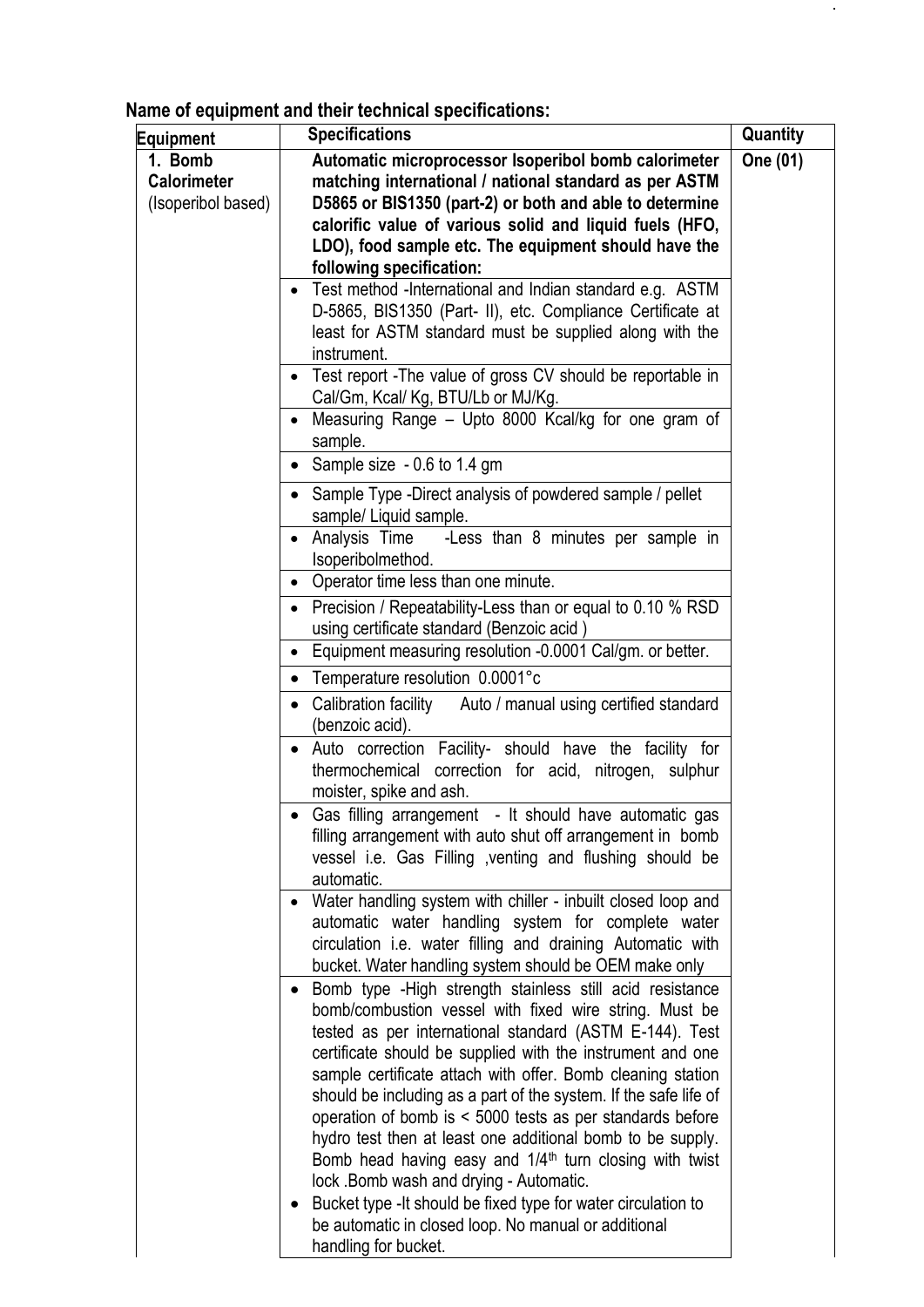|                                              | Jacket Type - External water jacket with temperature<br>controller of precision of $\pm 0.1^{\circ}$ C<br>Display/ Interface -main system should be able towork<br>stand alone. In addition to, it should have direct interface to<br>connect with printer and balance through RS 232 and USB<br>port.<br>• Self- diagnostic system- Instrument should have the facility<br>to undergo self- diagnosis during the test.<br>• Software -should be from the calorimeter manufacture<br>original software. User-friendly for the operation of<br>calorimeter data and administrative data.<br>• Operating power supply 220 to 230V, 50HZ single-phase<br>AC supply with CE certification.<br>• Consumables and spares:-consumables and spares: should |          |
|----------------------------------------------|----------------------------------------------------------------------------------------------------------------------------------------------------------------------------------------------------------------------------------------------------------------------------------------------------------------------------------------------------------------------------------------------------------------------------------------------------------------------------------------------------------------------------------------------------------------------------------------------------------------------------------------------------------------------------------------------------------------------------------------------------|----------|
|                                              | provide the consumables and spares required for testing<br>2000 samples.<br>• Vendor must have minimum 5 installations in India for<br>quoted instruments.<br>• European CE<br>IQ, OQ, PQ with validation certificate should be provided.<br>• Warranty: 1 years                                                                                                                                                                                                                                                                                                                                                                                                                                                                                   |          |
| 2. Digital Hot Air                           | Programmable microprocessor control with vacuum                                                                                                                                                                                                                                                                                                                                                                                                                                                                                                                                                                                                                                                                                                    | One (01) |
| Oven                                         | fluorescent/LED display. The equipment should have<br>following specifications:                                                                                                                                                                                                                                                                                                                                                                                                                                                                                                                                                                                                                                                                    |          |
|                                              | Minimum Capacity: 60-90 liters                                                                                                                                                                                                                                                                                                                                                                                                                                                                                                                                                                                                                                                                                                                     |          |
|                                              | Broad temperatures range 50 to 250°C<br>$\bullet$                                                                                                                                                                                                                                                                                                                                                                                                                                                                                                                                                                                                                                                                                                  |          |
|                                              | Temperature Uniformity/Deviation at 150°C:±0.5°C<br>$\bullet$                                                                                                                                                                                                                                                                                                                                                                                                                                                                                                                                                                                                                                                                                      |          |
|                                              | Stainless steel perforated shelf at least :2                                                                                                                                                                                                                                                                                                                                                                                                                                                                                                                                                                                                                                                                                                       |          |
|                                              | Machine should have to 2 PT-100 Sensor for Sample<br>protection.                                                                                                                                                                                                                                                                                                                                                                                                                                                                                                                                                                                                                                                                                   |          |
|                                              | Inner chambers corrosion-resistant stainless steel<br>1.4016/AISI 430 with rounded corners for easy cleaning.                                                                                                                                                                                                                                                                                                                                                                                                                                                                                                                                                                                                                                      |          |
|                                              | Automatic over temperature alarm system to protect samples.                                                                                                                                                                                                                                                                                                                                                                                                                                                                                                                                                                                                                                                                                        |          |
|                                              | Access port allows the introduction of sensors for                                                                                                                                                                                                                                                                                                                                                                                                                                                                                                                                                                                                                                                                                                 |          |
|                                              | independent data monitoring system.                                                                                                                                                                                                                                                                                                                                                                                                                                                                                                                                                                                                                                                                                                                |          |
|                                              | Ovens should come standard with a RS232 data interface                                                                                                                                                                                                                                                                                                                                                                                                                                                                                                                                                                                                                                                                                             |          |
|                                              | Optional Compatible servo stabilizer for the Machine.                                                                                                                                                                                                                                                                                                                                                                                                                                                                                                                                                                                                                                                                                              |          |
|                                              | European CE<br>$\bullet$<br>IQ, OQ, PQ with validation certificate should be provided.                                                                                                                                                                                                                                                                                                                                                                                                                                                                                                                                                                                                                                                             |          |
|                                              | Warranty: 1 years                                                                                                                                                                                                                                                                                                                                                                                                                                                                                                                                                                                                                                                                                                                                  |          |
| 3. Water Analyzer<br>(Water Analysis<br>Kit) | Portable Water Analyzer (Imported) The equipment<br>should have the following specifications:                                                                                                                                                                                                                                                                                                                                                                                                                                                                                                                                                                                                                                                      | 01 (One) |
|                                              | pH Range 0.00 to 14.00 pH                                                                                                                                                                                                                                                                                                                                                                                                                                                                                                                                                                                                                                                                                                                          |          |
|                                              | pH Resolution 0.01 pH                                                                                                                                                                                                                                                                                                                                                                                                                                                                                                                                                                                                                                                                                                                              |          |
|                                              | pH Calibration, automatic one, two, or three points with<br>automatic recognition of five standard buffers (pH 4.01,<br>6.86, 7.01, 9.18, 10.01) or one custom buffer                                                                                                                                                                                                                                                                                                                                                                                                                                                                                                                                                                              |          |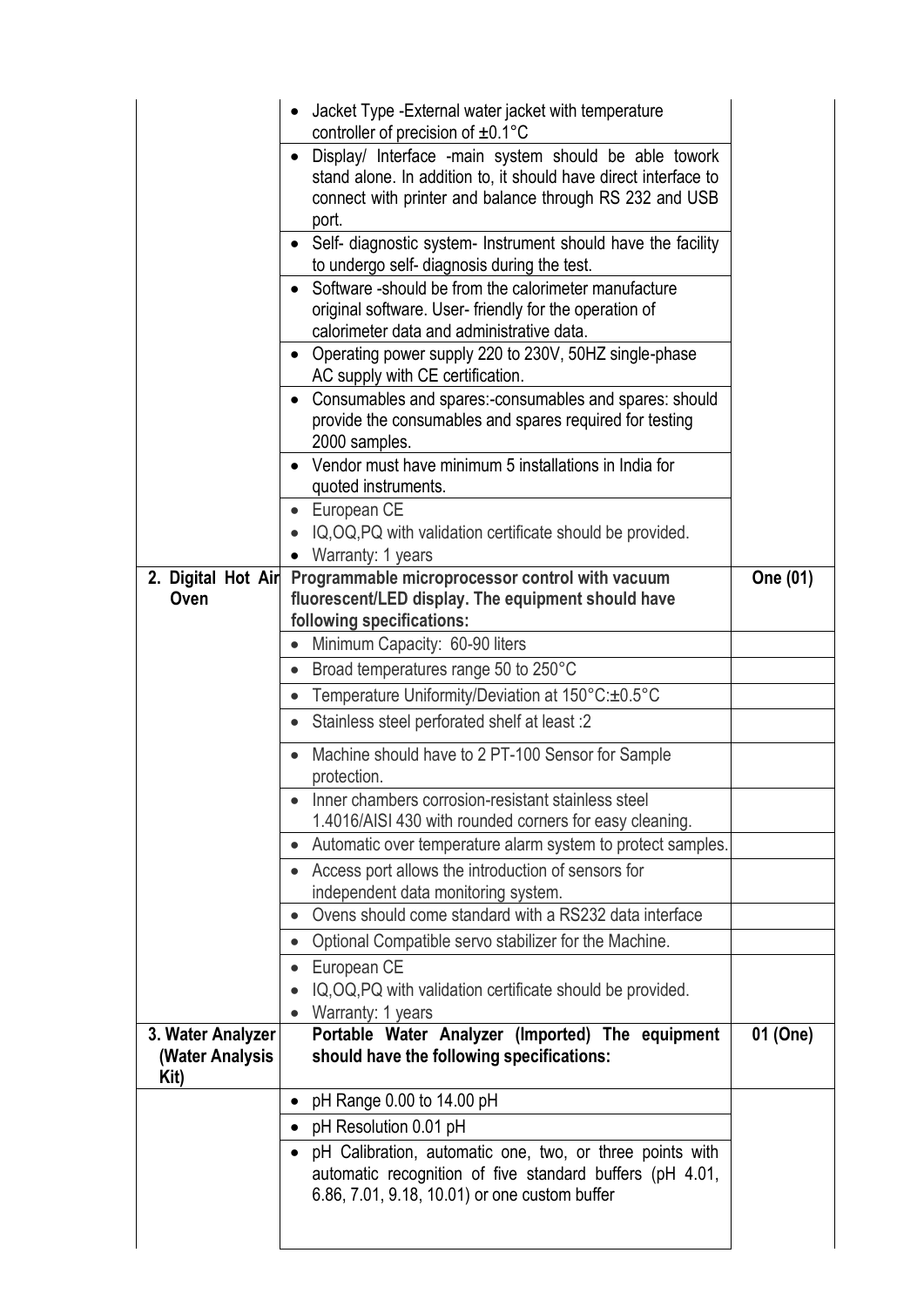| $\bullet$ | ORP Range ±2000 mV                                                                                                                                                                                                                                                                                                                     |
|-----------|----------------------------------------------------------------------------------------------------------------------------------------------------------------------------------------------------------------------------------------------------------------------------------------------------------------------------------------|
| $\bullet$ | ORP Resolution 0.1 mV                                                                                                                                                                                                                                                                                                                  |
| $\bullet$ | ORP Accuracy $\pm 1.0$ mV                                                                                                                                                                                                                                                                                                              |
| $\bullet$ | ORP Calibration automatic at one custom point (relative                                                                                                                                                                                                                                                                                |
|           | mV)                                                                                                                                                                                                                                                                                                                                    |
| $\bullet$ | mV Range ±600.0 mV                                                                                                                                                                                                                                                                                                                     |
| $\bullet$ | mV Resolution 0.1 mV                                                                                                                                                                                                                                                                                                                   |
| $\bullet$ | mV Accuracy $\pm 0.5$ mV                                                                                                                                                                                                                                                                                                               |
|           | <b>Features in analysis of Electrical conductivity (EC)</b>                                                                                                                                                                                                                                                                            |
|           | EC Resolution: Manual 1 µS/cm; 0.001 mS/cm; 0.01<br>mS/cm; 0.1 mS/cm; 1 mS/cm, Automatic: 1 µS/cm from 0 to<br>9999 µS/cm; 0.01 mS/cm from 10.00 to 99.99 mS/cm; 0.1<br>mS/cm from 100.0 to 400.0 mS/cm, Automatic (mS/cm):<br>0.001 mS/cm from 0.000 to 9.999 mS/cm; 0.01 mS/cm from<br>10.                                           |
|           | EC Accuracy $\pm 1\%$ of reading or $\pm 1$ µS/cm whichever is<br>greater                                                                                                                                                                                                                                                              |
|           | EC Calibration automatic single point, with six standard<br>solutions (84 µS/cm, 1413 µS/cm, 5.00 mS/cm, 12.88<br>mS/cm, 80.0 mS/cm, 111.8 mS/cm) or custom point                                                                                                                                                                      |
|           | <b>Features in analysis of Dissolved Oxygen (DO)</b>                                                                                                                                                                                                                                                                                   |
|           | Oxygen, Dissolved Range 0.0 to 500.0%; 0.00 to 50.00 ppm<br>(mg/L)                                                                                                                                                                                                                                                                     |
| $\bullet$ | Oxygen, Dissolved Resolution 0.1%; 0.01 ppm (mg/L)                                                                                                                                                                                                                                                                                     |
| $\bullet$ | Oxygen, Dissolved Accuracy 0.0 to 300.0% saturation:<br>$\pm 1.5$ % of reading or $\pm 1.0$ % saturation whichever is greater,<br>0.00 to 30.00 ppm (mg/L): $\pm 1.5$ % of reading or $\pm 0.10$ ppm<br>(mg/L), whichever is greater, 30.00 ppm (mg/L) to 50.00<br>ppm (mg/L): $\pm 3\%$ of reading, 300.0 to 500.0% saturation:<br>±3 |
|           | Dissolved Oxygen Calibration automatic one or two points<br>at 0 and 100% or one custom point                                                                                                                                                                                                                                          |
|           | <b>Features in analysis of Total Dissolved Solids (TDS)</b>                                                                                                                                                                                                                                                                            |
|           | TDS Range 0 to 400000 ppm (mg/L); (the maximum value                                                                                                                                                                                                                                                                                   |
|           | depends on the TDS factor)                                                                                                                                                                                                                                                                                                             |
|           | • TDS Resolution Manual: 1 ppm (mg/L); 0.001 ppt (g/L); 0.01                                                                                                                                                                                                                                                                           |
|           | ppt (g/L); 0.1 ppt (g/L); 1 ppt (g/L), Automatic: 1 ppm (mg/L)                                                                                                                                                                                                                                                                         |
|           | from 0 to 9999 ppm (mg/L); $0.01$ ppt (g/L) from 10.00 to                                                                                                                                                                                                                                                                              |
|           | 99.99 ppt (g/L); 0.1 ppt (g/L) from 100.0 to 400.0 ppt (g/L),                                                                                                                                                                                                                                                                          |
|           | Automatic ppt (g/L): 0.001 ppt                                                                                                                                                                                                                                                                                                         |
|           | TDS Accuracy $\pm 1\%$ of reading or $\pm 1$ ppm (mg/L), whichever                                                                                                                                                                                                                                                                     |
|           | is greater                                                                                                                                                                                                                                                                                                                             |
|           | TDS Calibration based on conductivity or salinity calibration                                                                                                                                                                                                                                                                          |
|           | <b>Features in analysis of Salinity</b>                                                                                                                                                                                                                                                                                                |
| $\bullet$ | Salinity (PSU) Range 0.00 to 70.00 PSU                                                                                                                                                                                                                                                                                                 |
| $\bullet$ | Salinity (PSU) Resolution 0.01 PSU                                                                                                                                                                                                                                                                                                     |
| $\bullet$ | Salinity (PSU) Accuracy $\pm 2\%$ of reading or $\pm 0.01$ PSU<br>whichever is greater                                                                                                                                                                                                                                                 |
|           | Salinity (PSU) Calibration based on conductivity calibration                                                                                                                                                                                                                                                                           |
|           |                                                                                                                                                                                                                                                                                                                                        |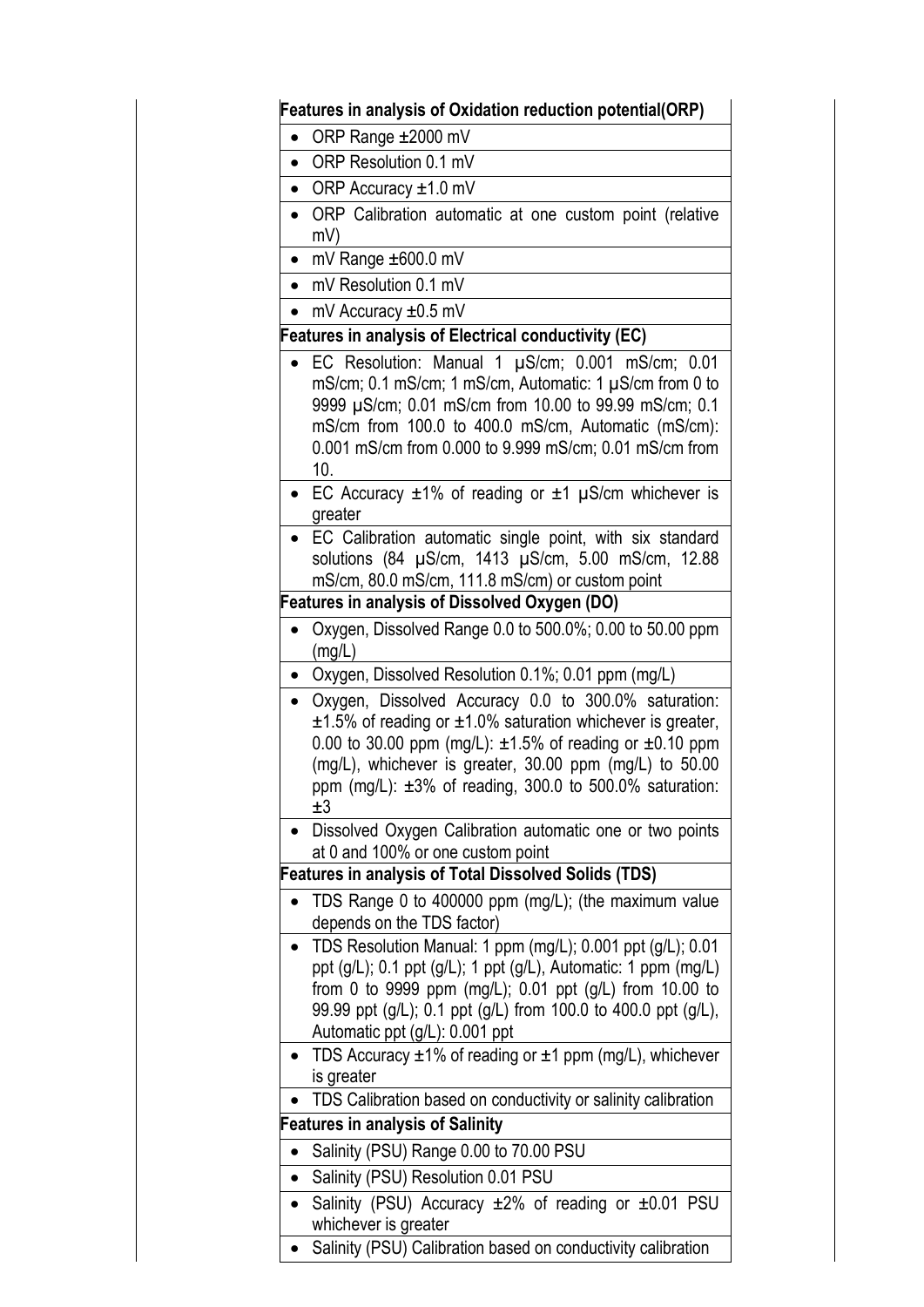|           | Salinity (Seawater Sigma) Range 0.0 to 50.0 ot, $\sigma_0$ , $\sigma_{15}$                                                                                    |
|-----------|---------------------------------------------------------------------------------------------------------------------------------------------------------------|
|           | Salinity (Seawater Sigma) Resolution 0.1 ot, $\sigma_0$ , $\sigma_{15}$                                                                                       |
|           | Salinity (Seawater Sigma) Accuracy $\pm 1$ ot, $\sigma_0$ , $\sigma_{15}$                                                                                     |
| $\bullet$ | Salinity (Seawater Sigma) Calibration based on conductivity                                                                                                   |
|           | or salinity calibration                                                                                                                                       |
|           | <b>Features in analysis of Resistivity</b>                                                                                                                    |
|           | Resistivity Range 0 to 999999 $\Omega$ •cm; 0 to 1000.0 k $\Omega$ •cm; 0<br>to 1.0000 M $\Omega$ •cm                                                         |
|           | • Resistivity Resolution dependent on resistivity reading                                                                                                     |
|           | Resistivity Calibration based on conductivity calibration                                                                                                     |
|           | <b>Features in analysis of Atmospheric Pressure</b>                                                                                                           |
|           | Atmospheric Pressure Range 450 to 850 mm Hg; 17.72 to<br>33.46 in Hg; 600.0 to 1133.2 mbar; 8.702 to 16.436 psi;<br>0.5921 to 1.1184 atm; 60.00 to 113.32 kPa |
|           | Atmospheric Pressure Resolution 0.1 mm Hg; 0.01 in Hg;<br>0.1 mbar; 0.001 psi; 0.0001 atm; 0.01 kPa                                                           |
|           | Atmospheric Pressure Accuracy $\pm 3$ mm Hg within $\pm 15^{\circ}$ C<br>from the temperature during calibration                                              |
| $\bullet$ | Atmospheric Pressure Calibration automatic at one custom<br>point                                                                                             |
|           | The equipment should also have a provision for up-<br>gradation and analysis of below mentioned parameters.                                                   |
|           | <b>Turbidity</b>                                                                                                                                              |
|           | Turbidity Range0.0 to 99.9 FNU; 100 to 1000 FNU                                                                                                               |
| $\bullet$ | Turbidity Resolution0.1 FNU from 0.0 to 99.9 FNU 1 FNU<br>from 100 to 1000 FNU                                                                                |
| $\bullet$ | Turbidity Accuracy $\pm$ 0.3 FNU or $\pm$ 2 % of reading, whichever<br>is greater                                                                             |
|           | Turbidity Calibration Automatic 1, 2, or, 3 points at 0, 20 and<br>200 FNU, or custom                                                                         |
|           | Ammonium                                                                                                                                                      |
|           | Ammonium Range0.02 to 200.0 ppm Am (as NH4 +-N)                                                                                                               |
|           | Ammonium Resolution 0.01 ppm to 1 ppm 0.1 ppm to 200.0<br>ppm                                                                                                 |
|           | Ammonium Accuracy $\pm 5$ % reading or 2 ppm                                                                                                                  |
|           | Ammonium Calibration1 or 2 point, 10 ppm and 100 ppm                                                                                                          |
|           | <b>Chloride</b>                                                                                                                                               |
|           | Chloride Range0.6 to 200.0 ppm Cl (as Cl-)                                                                                                                    |
|           | Chloride Resolution 0.01ppm to 1 ppm 0.1 ppm to 200.0<br>ppm                                                                                                  |
|           | Chloride Accuracy±5 % of reading or 2 ppm                                                                                                                     |
|           | Chloride Calibration1 or 2 point, 10 ppm and 100 ppm                                                                                                          |
|           | <b>Nitrate</b>                                                                                                                                                |
|           | Nitrate Range0.62 to 200.0 ppm Ni (as NO3 - -N)                                                                                                               |
|           | Nitrate Resolution0.01 ppm to 1 ppm 0.1 ppm to 200 ppm                                                                                                        |
| $\bullet$ | Nitrate Accuracy $±5$ % of reading or 2 ppm                                                                                                                   |
|           | Nitrate Calibration1 or 2 point, 10 ppm and 100 ppm                                                                                                           |
|           | Other important features                                                                                                                                      |
|           |                                                                                                                                                               |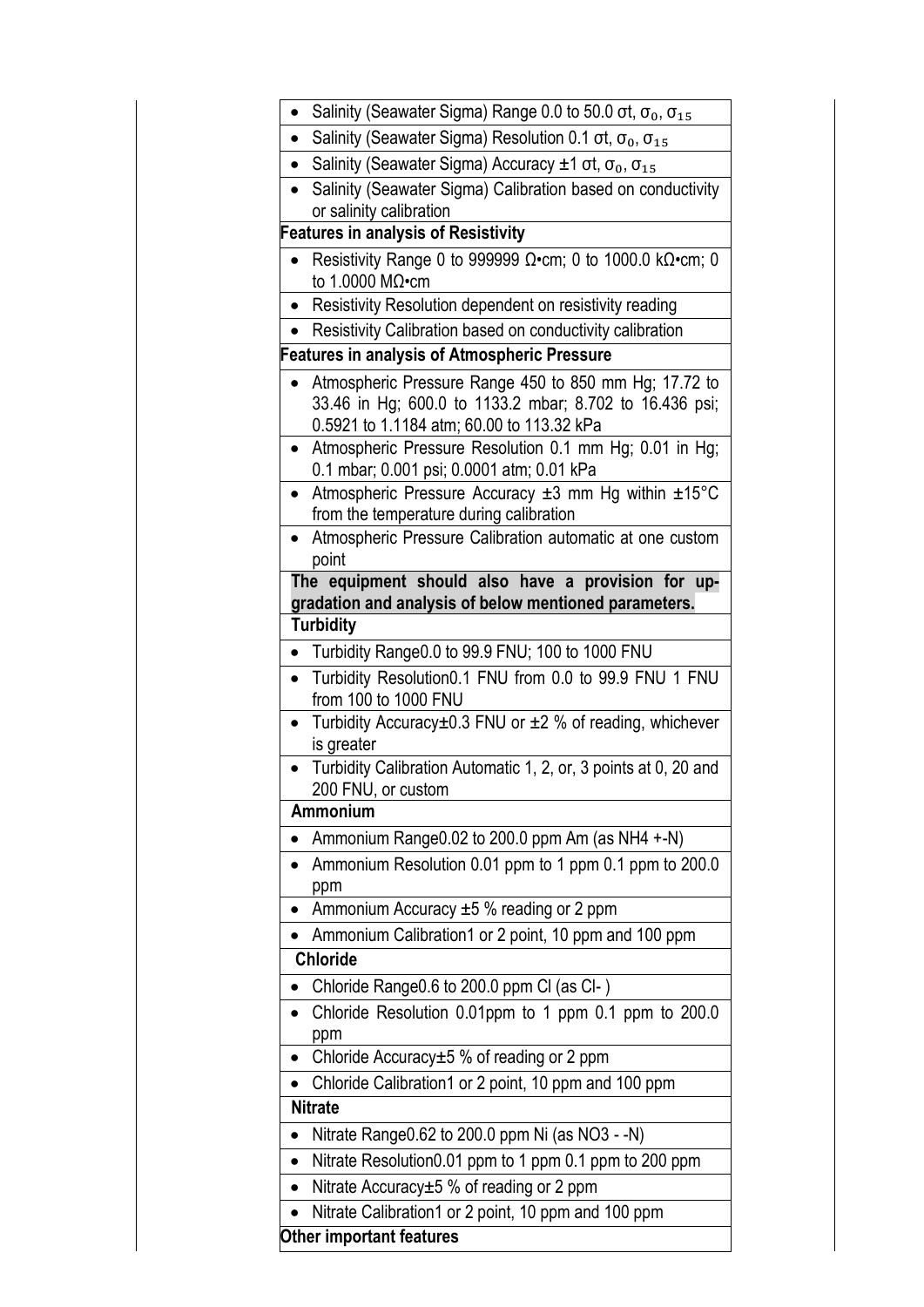| Logging Memory More than 40,000 records (continuous                                                                                                                                                                                                                                                                                                                                                                                                                                                                                                                                                                                                                                                                                                                                                          |
|--------------------------------------------------------------------------------------------------------------------------------------------------------------------------------------------------------------------------------------------------------------------------------------------------------------------------------------------------------------------------------------------------------------------------------------------------------------------------------------------------------------------------------------------------------------------------------------------------------------------------------------------------------------------------------------------------------------------------------------------------------------------------------------------------------------|
| logging or log-on-demand of all parameters)                                                                                                                                                                                                                                                                                                                                                                                                                                                                                                                                                                                                                                                                                                                                                                  |
| Logging Interval one second to three hours                                                                                                                                                                                                                                                                                                                                                                                                                                                                                                                                                                                                                                                                                                                                                                   |
| Connectivity USB (with software)                                                                                                                                                                                                                                                                                                                                                                                                                                                                                                                                                                                                                                                                                                                                                                             |
| Battery Type/Life1.2V (4) NiMH, rechargeable batteries,                                                                                                                                                                                                                                                                                                                                                                                                                                                                                                                                                                                                                                                                                                                                                      |
| size C type; more than 120 hours.                                                                                                                                                                                                                                                                                                                                                                                                                                                                                                                                                                                                                                                                                                                                                                            |
| IP Protection IP67                                                                                                                                                                                                                                                                                                                                                                                                                                                                                                                                                                                                                                                                                                                                                                                           |
| Environment0 to $50^{\circ}$ C (32 to 122 $^{\circ}$ F); RH max 100%                                                                                                                                                                                                                                                                                                                                                                                                                                                                                                                                                                                                                                                                                                                                         |
| Dimensions221 x 115 x 55 mm (8.7 x 4.5 x 2.2")                                                                                                                                                                                                                                                                                                                                                                                                                                                                                                                                                                                                                                                                                                                                                               |
| Weight750 g (26.5 oz.)                                                                                                                                                                                                                                                                                                                                                                                                                                                                                                                                                                                                                                                                                                                                                                                       |
| <b>Ordering Information</b>                                                                                                                                                                                                                                                                                                                                                                                                                                                                                                                                                                                                                                                                                                                                                                                  |
| Should be supplied with hard carrying case, adapter, probe<br>maintenance kit, PC application software, USB cable (PC to<br>meter), power supply cable, cigarette lighter power cable,<br>quick calibration solution, iButton with holder (5), pH/ORP<br>sensor, galvanic DO sensor, EC sensor, short calibration<br>beaker, short protective weighted shield, rechargeable "C"<br>cell batteries (4), 12VDC power adapter, and instruction<br>manual. Probes should be selected with turbidity option will<br>include the EC/turbidity sensor, long calibration beaker and<br>long protective weighted shield in place of the EC sensor,<br>short calibration beaker and short protective shield. Probes<br>selected with turbidity option should also include turbidity<br>calibration solutions (230 ml). |
| European CE                                                                                                                                                                                                                                                                                                                                                                                                                                                                                                                                                                                                                                                                                                                                                                                                  |
| IQ, OQ, PQ with validation certificate should be provided.                                                                                                                                                                                                                                                                                                                                                                                                                                                                                                                                                                                                                                                                                                                                                   |
| Warranty: 1 years                                                                                                                                                                                                                                                                                                                                                                                                                                                                                                                                                                                                                                                                                                                                                                                            |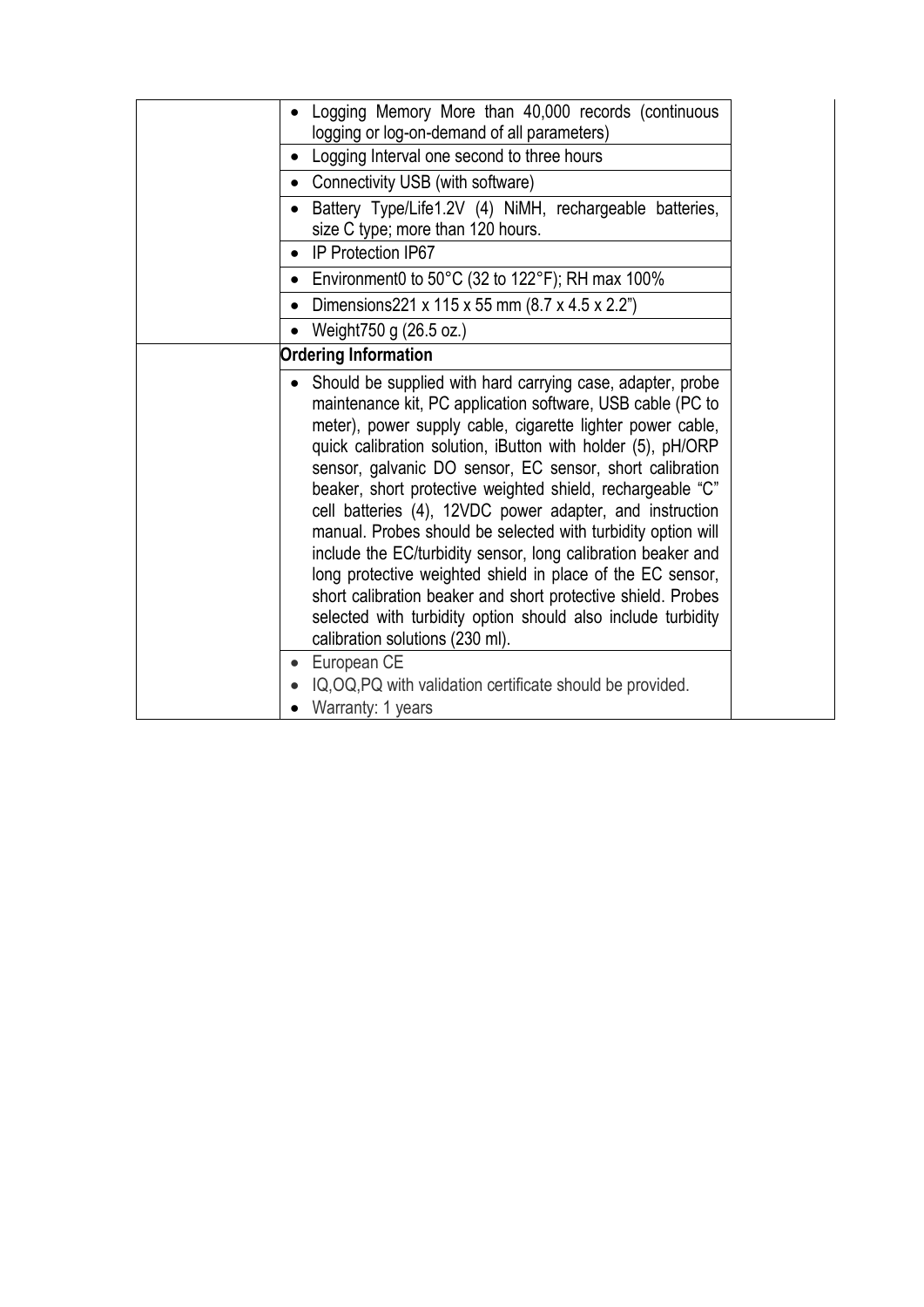## (TO BE SUBMITTED ALONG WITH TECHNICAL BID)

**TENDER NOTIFICATION NO: ----------------------------------------------**

### **U N D E R T A K I N G**

The Principal Investigator NMHS Project, Department of Zoology, University of Kashmir, Srinagar, J&K, India

We the undersigned (herein after called as Contractor/Vendors/Suppliers) hereby offer to execute supply of items as per specification against which we have quoted our rates and for which this tender may be accepted at the rates stated there in and subject to the terms & conditions set forth for such items.

**Date this \_\_\_\_\_\_\_\_\_\_\_\_\_ Day of\_\_\_\_\_\_\_\_\_\_\_\_\_\_** 

Signature of Contractor \_\_\_\_\_\_\_\_\_\_\_\_\_\_\_\_\_\_\_

**Address\_\_\_\_\_\_\_\_\_\_\_\_\_\_\_\_\_\_\_\_\_\_\_\_\_\_\_\_\_\_\_\_\_\_**

\_\_\_\_\_\_\_\_\_\_\_\_\_\_\_\_\_\_\_\_\_\_\_\_\_\_\_\_\_\_\_\_\_\_\_\_\_\_\_

\_\_\_\_\_\_\_\_\_\_\_\_\_\_\_\_\_\_\_\_\_\_\_\_\_\_\_\_\_\_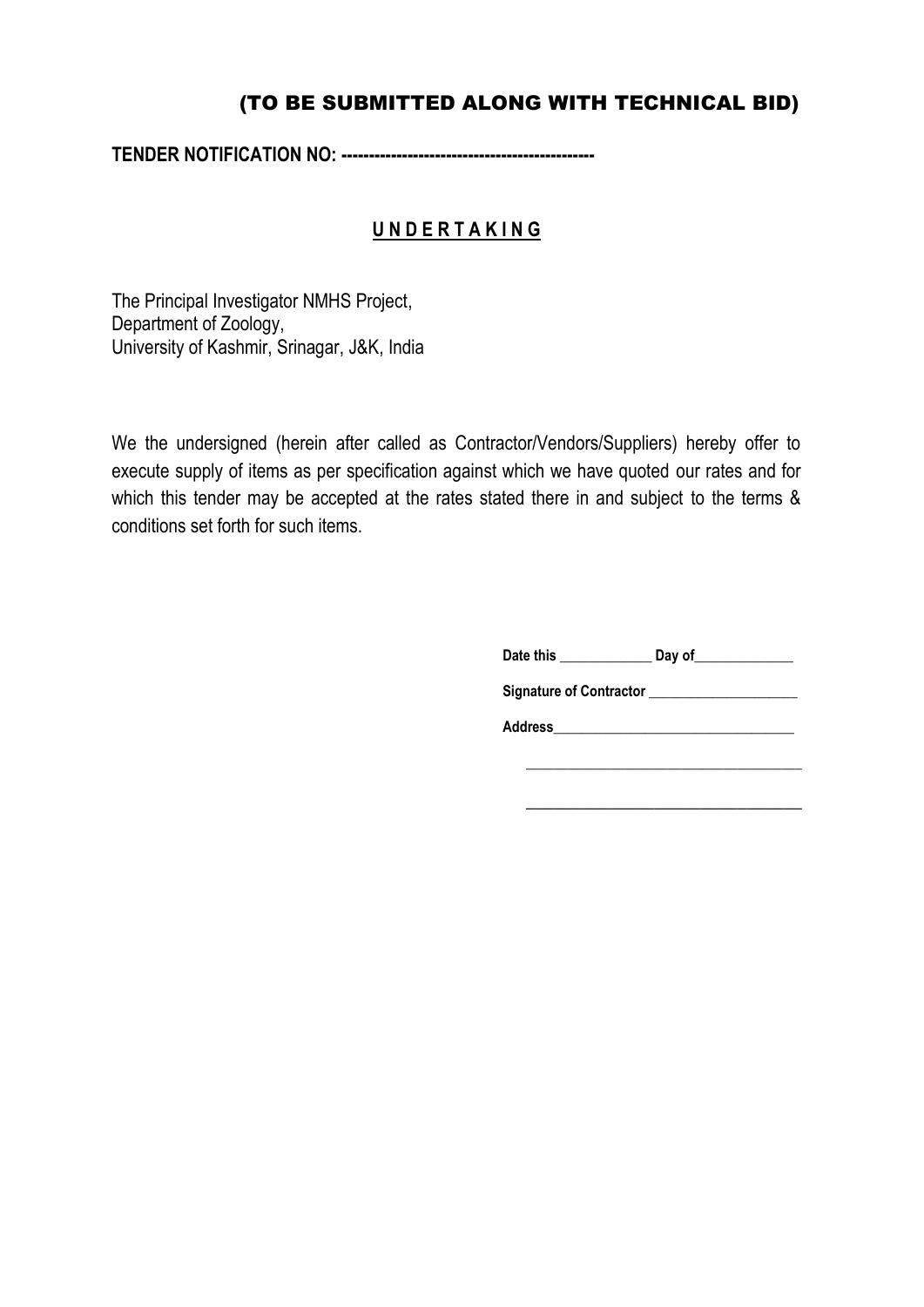# **Guidelines/Procedure**

- 1. **Payment of cost of Tender documents**: The collection of cost of Tender documents is dispensed with, as there is no physical supply of tender documents and also to have absolute anonymity of bidders participating in e-procurement solution. The bidders can view/download the tender documents from the: [www.jktenders.gov.in.](http://www.jktenders.gov.in/)
- 2. **Submission of bids**: The bidders who are desirous of participating in 'e'- procurement shall submit their technical and price bids online in the standard formats prescribed in the Tender documents, displayed at: [www.jktenders.gov.in.](http://www.jktenders.gov.in/)The bidder should upload the scanned copies of all the relevant certificates, documents etc. in support of their bids. The bidder shall sign on all the statements, documents, certificates, uploaded by him, owning responsibility for their correctness/authenticity and copies thereof may also be submitted in the office of the **Principal Investigator NMHS-Project, Department of Zoology, University of Kashmir, Srinagar-190006, J&K, India** along with original EMD before the specified date & time. Financial bids shall be submitted online only in the event of the specified date for physical submission of EMD along with copies of bid documents is declared a holiday, the same will be received up to the appointed time on the very next working day. However, documents of the bidders downloaded online or requisitioned subsequently only will form the basis for deciding the tender.
- 3. **Payment of Bid Security (Earnest Money Deposit):** The EMD @ 2% of the tendered cost shall be in the form of the **Bank Guarantee/Fixed Deposit Receipt/DD only** of a scheduled bank issued in favour of **Principal Investigator, Department of Zoology, University of Kashmir, Srinagar-190006, J&K, India** and the zerox copy thereof is to be scanned and uploaded along with the bid, and the original shall be sent to **Principal Investigator, Department of Zoology, University of Kashmir, Srinagar-190006, J&K, India** so as to reach before the date & time of closing of the bids; failing which bid will be rejected. The Bid Security (EMD) of unsuccessful bidders will be released immediately after finalization of the order/contract without any interest. However, firms registered with NSIC etc., are exempted from submitting EMD provided such registration includes the item(s) they are offering are manufactured by them and not for selling products manufactured by other companies.
- 4. **Processing of Tenders**: The concerned officer/officers will evaluate and process the tenders as done in the conventional tenders and will communicate the decision to the bidder online.
- 5. **Price Bid Opening**: The Price Bids of only technically qualified bidders (whose bids satisfy the prescribed technical specifications/parameters and have also submitted all requisitioned documents & EMD) will be opened online at the specified date & time and will subsequently be evaluated to determine the lowest bidder. The result will be displayed on the: [www.jktenders.gov.in.](http://delhi.govtprocurement.com/) which can be seen by all the bidders who participated in the tenders.
- 6. **Payment of Performance Security**: The successful tenderer shall furnish a Bank Guarantee/FDR of the value of 05% of the basic cost of the item for the period of warranty/guarantee from a nationalized bank to ensure the satisfactory performance of item supplied. The performance guarantee is to be submitted at the time of installation / demonstration of equipments. In case the performance of the item is not found satisfactory, the amount of Performance Security will be forfeited & credited in university account.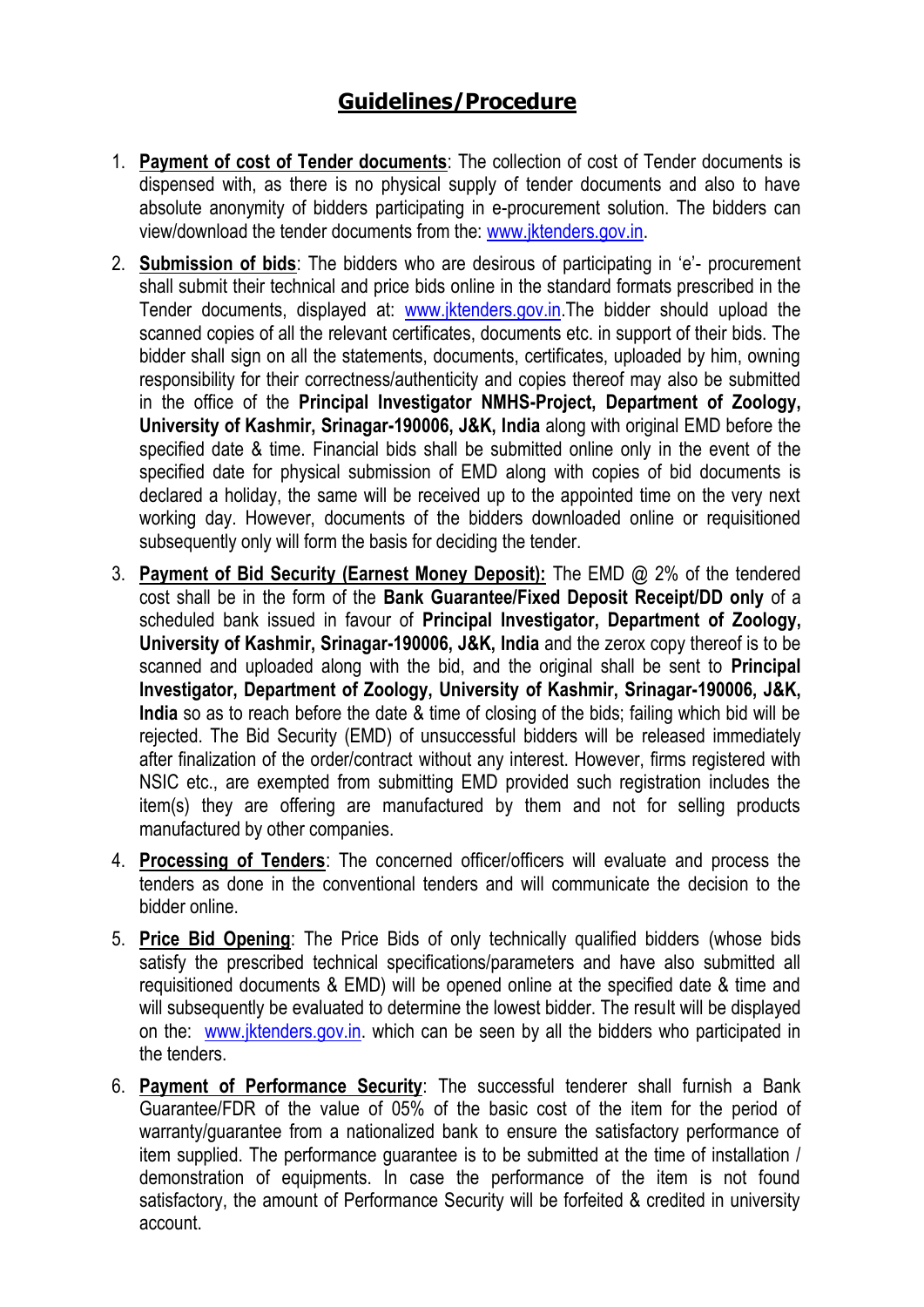- 7. **Participation of Bidders at the time of opening of bids**: Bidders have two options to participate in tendering process at the time of opening of Bids:
	- (i). Bidders can come at the place of opening of bids (electronically) as done in the conventional tender process.
	- (ii). Bidders can visualize the process online.
- 8. **Financial Rules for e-procurement**: GFR-2017 shall be applicable to the e-procurement system for purchase of equipment/goods etc mentioned in the tender document.

Sd/- **Principal Investigator NMHS- Project** Department of Zoology University of Kashmir, Srinagar-190006 Jammu & Kashmir, India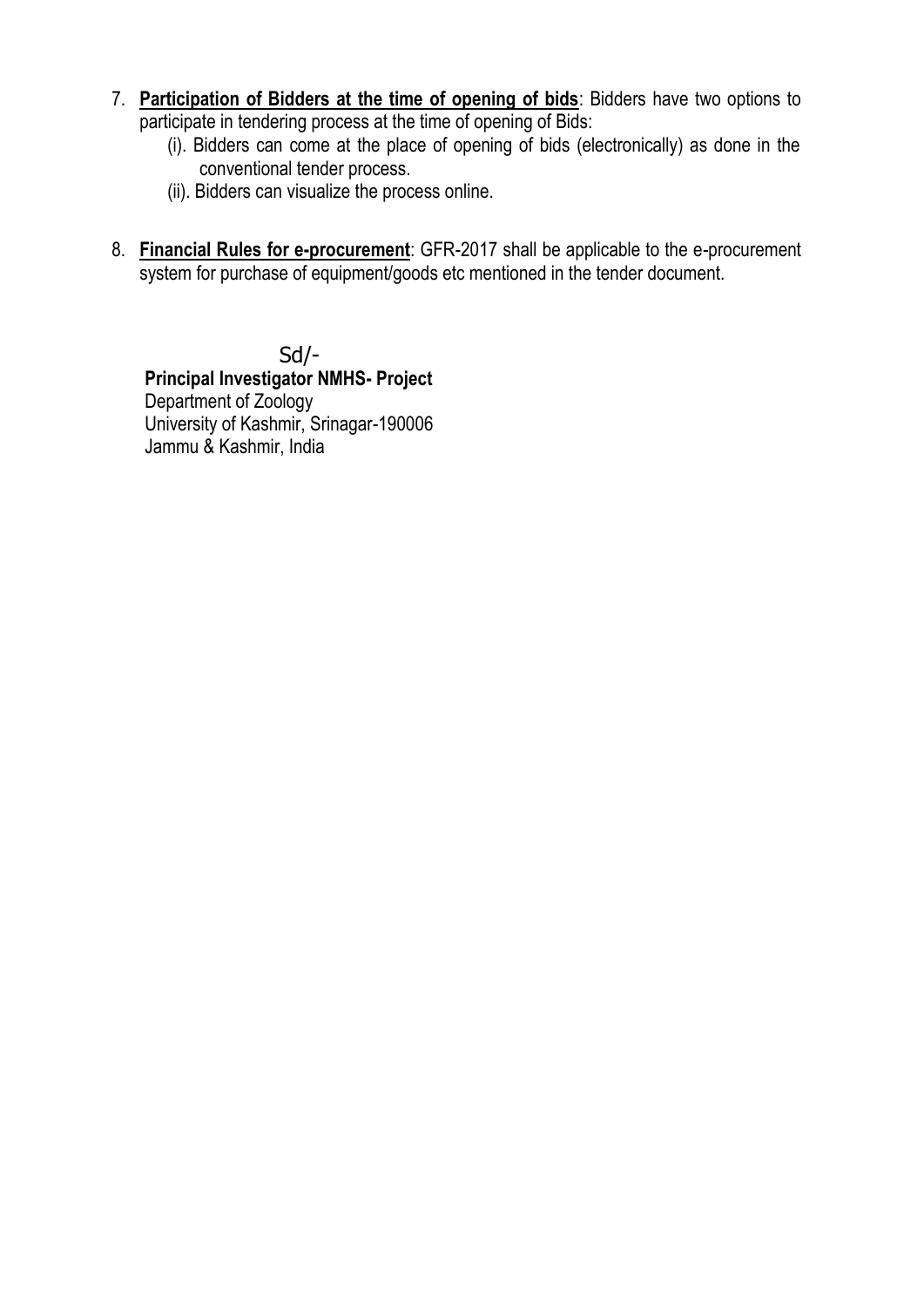### **TERMS AND CONDITIONS**

Procedure for submission of bids: The bidders who are desirous of participating in 'e' procurement shall submit their offers in two bid format, namely **Technical Bid and Financial Bid**. The Technical and Financial bids in the standard formats prescribed in the Tender documents, displayed at: [www.jktenders.gov.in.](http://www.jktenders.gov.in/) The bidder should upload the scanned copies of all the relevant certificates, documents etc. after page-numbering all documents and tender document and prepare an index thereof in the: [www.jktenders.gov.in.](http://www.jktenders.gov.in/)in support of their price bids. The bidder shall sign on all the statements, documents, certificates, uploaded by him, owning responsibility for their correctness/authenticity and copies thereof may also be submitted in the office of the **Principal Investigator, Department of Zoology, University of Kashmir, Srinagar-190006, J&K, India** along with original EMD. However, documents of the bidders downloaded online or requisitioned subsequently only will form the basis for deciding the tender.

- 1. Manufacturers (OEMs) or their Authorized Distributors/dealer only should submit their bids.
- 2. ALTERATION IN THE SPECIFICATION.

(i) The specifications mentioned in the tender must not be altered by the Suppliers.

- 3. INCOMPLETE TENDERS
- 4. The Bidder is expected to examine all instructions, forms, terms and specifications in the bidding documents. Failure to furnish all information/documents, as asked for in the NIT, or submission of a bid not substantially responsive to the NIT in every respect, will be at the Bidder's risk and may result in rejection of its bid.

#### **5. CANCELLATION OF TENDER/ CONTRACT/ IN PART OR IN FULL IN CASE OF DEFAULT IN CONTRACT/SUPPLY:**

If the Supplier, in the opinion of the Institute, fails or neglects to comply with any of the terms & conditions forming, part of the order issued, the Head of institute shall, without prejudice to any other right or remedies under the contract, have the right to cancel the contract /order by giving 15 days notice in writing to the Suppliers/firms without being liable to pay compensation for such cancellation.

- 6. Tender shall be uploaded as per guidelines indicated for e-procurement solution.
- 7. Demonstration of equipments has to be arranged by the suppliers, if desired by the institute.
- 8. **The quotation should be valid for a period of 120 days from the date of opening of the technical bid**.
- 9. Rates are to be quoted in INR (Rupee terms) wherever applicable and any revision thereof is not allowed after the tenders have been opened.
- 10. The delivery period should be clearly mentioned against each item, incase, the items are not readily available; ex-stock offer will be preferred.
- 11. Rates should be quoted F.O.R Institution including all Taxes and Duties namely GST/Custom Duty etc (against Custom Duty Exemption Certificate) and other should be mentioned clearly.
- 12. Consignment will not be insured at the Institute/University Cost.
- 13. **Bidder, if is not the Original Equipment Manufacturer (OEM), must submit OEM's or their Distributor's Authorization to quote/sell the product(s).** Preference will be given to quotation pertaining to indigenous products. However, where suitable substitutes are not available and item need to be imported the following clarification/information should be given.
	- Whether the item will be imported by the intended tenderers against its own import license or university will have to provide Custom Duty Exemption Certificate (CDEC).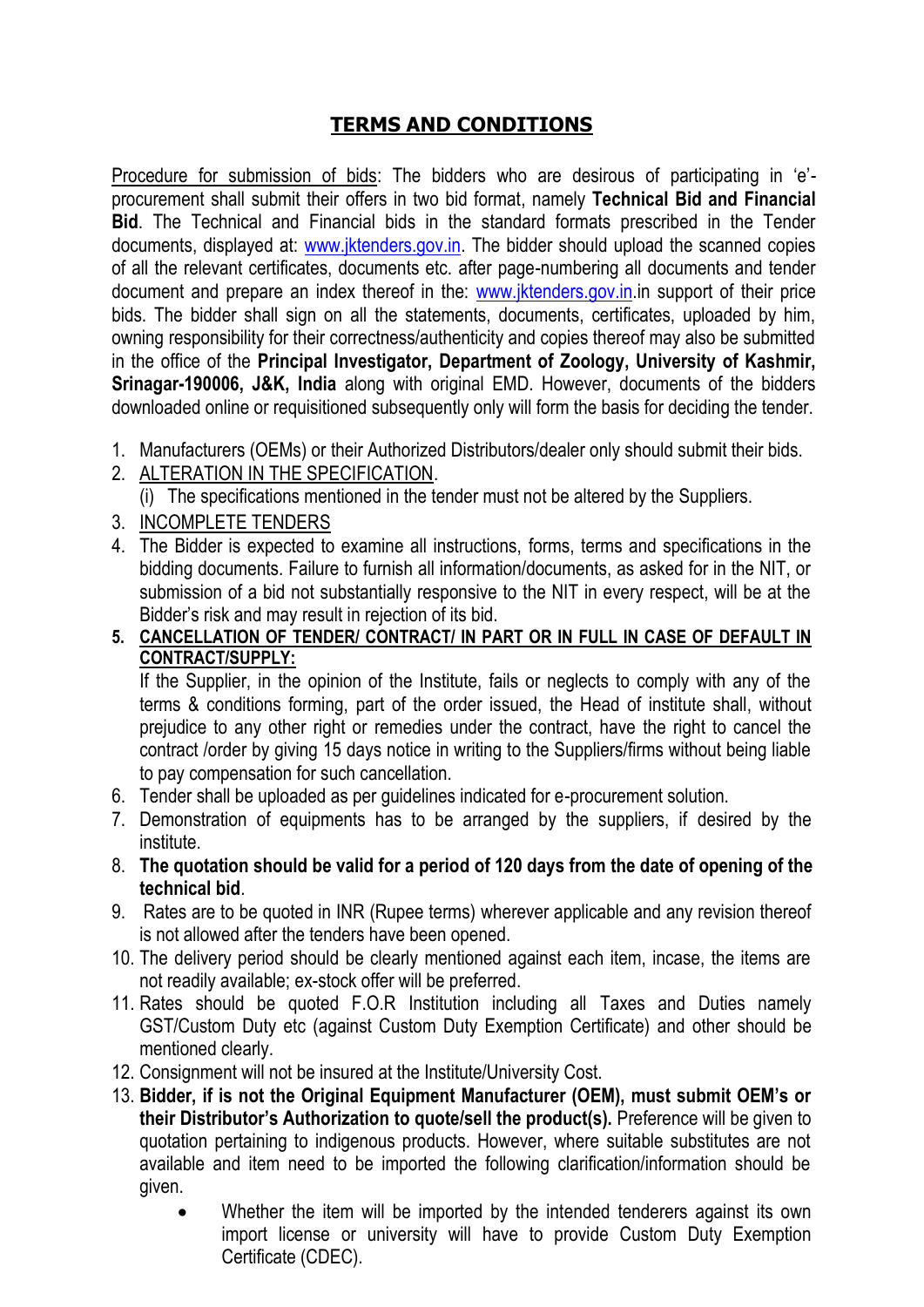- Name and address of the foreign supplier, make & model of the offered product and authorization to sell from OEM or their Distributor/Authorized Chanel Partner.
- Delivery period including information about mode of dispatch and possible duration (after dispatch) for receipt of item at the port.
- Whether the item required any special preparation for installation. In case yes, full details should be given regarding operation maintenance of the items.
- In case of costly/sophisticated items whether the tenderers will arrange any special training regarding operation / maintenance of the items.
- Nature of assurance for the supply of spares after the warranty period.

#### **14. Terms of Payment and Conditions**

#### **(A) For Indigenous/Indian equipments/stores on DDP (Delivered Duty Paid) Destination basis:**

80% of the total payment shall be released on submission of proof of delivery of complete equipments/stores (stores/consignee receipt), inspection report and on certification of satisfactory installation of the equipment at the consignee's premises and after "ensuring verification of the Performance Security" @ 5% of the Purchase Order value.

Balance 20% of the payment shall be released upon successful test run of the equipment and after ensuring that already furnished Performance Security is valid for period of warranty/guarantee.

#### **(B) For Imported Equipments/Stores:**

For Foreign/Principal suppliers of equipments/stores:- For payment made through Letter of Credit (L/C). An irrevocable letter of credit (L/C) for 100% of the value of the imported equipments/stores (excluding the value of the Indigenous/Indian equipments/stores, if any) shall be established on submission of the acknowledgement of the order by the successful bidder stating the country of origin and port of shipment, submission of Performance Security @ 5% of the Purchase Order value, four copies of the Proforma invoice and confirmed Letter of Credit (LC) opening details.

It shall be the responsibility of the bidder to ensure that all the requisite documents are provided to the purchaser including the Performance Security in original for appropriate denomination and period on priority basis, so as to ensure opening of LC on time.

Out of this, 80% of the value of the imported equipments/stores will be paid against inspection certificate (where applicable) and shipping documents to the Principal through L/C. Balance 20% will be released within 30 days after due certification by the Purchaser/Institute for successful commissioning of the equipments at the premises and also, after ensuring that the furnished Performance Security is valid for the period of warranty/guarantee.

### **C. Price Fall Clause**

If at any time prior to delivery of the equipments/stores, the bidder/supplier reduces the sale price of such equipments stores as covered under this tender enquiry, to any organization (including Central/State/Deemed University) at price lower than the price quoted under this contract, he shall forth with reduce the price payable under this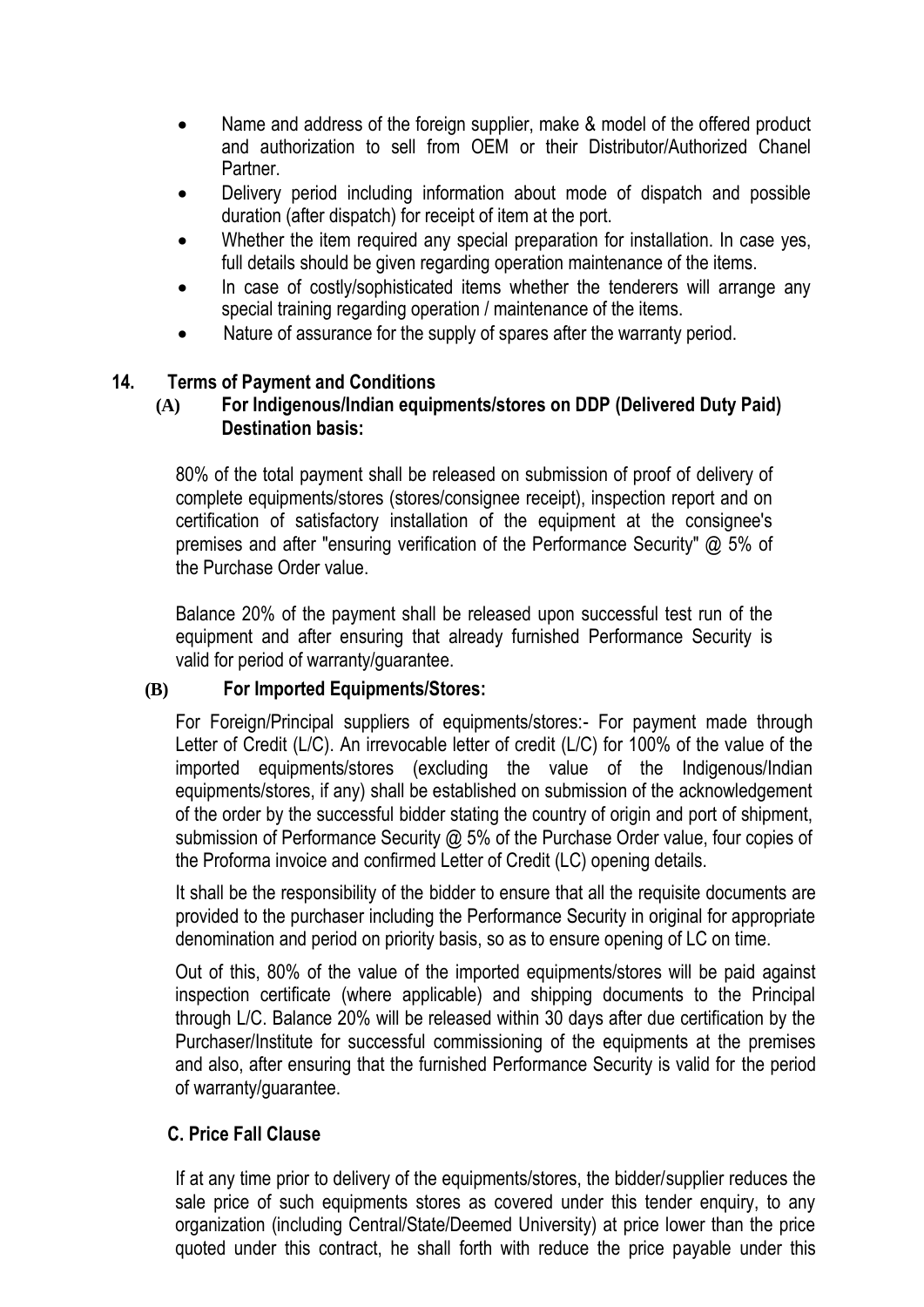tender for the equipments/stores being supplied after the date of coming into force of such reduction, the price of equipments/stores shall stand corresponding reduced.

- 15. In the event of the item(s) being imported product(s), Custom Duty Exemption Certificate (CDEC) will be issued by the University on the written request of the supplier; who, in turn, will furnish copies of relevant Customs Related Documents namely Airways Bill, Packing List, TR-6 challan etc. along with Bill/Invoice.
- 16. Conditional quotations and/or incomplete quotations in any respect will be rejected.
- 17. In case you cannot quote for one or more of the items asked for in the tender the word "NOT QUOTED" (in the rate column) should be indicated.
- 18. The specification of the item quoted by the firm should confirm to the University specifications. Confirmation, in this respect should be specifically mentioned in the tender. Where the tenderer feels that the specification of the item not fully given or differ, from the specification of the item mentioned by the university, the exact specification of such item in a separate deviation sheet should be attached with the tender indicating the item quoted.
- 19. The Firm is required to link the University specifications with catalogues & leaflets/literature and also **mention Make and the Model for each item**. Detailed features, for compliance of specification should be provided on specification sheet & appropriate reference i.e. page no. & para of literature, leaflet wherefrom the relevant information has been checked, should be indicated.
- 20. EARNEST MONEY:- EMD should be attached with the technical bid**.** The EMD shall be in the form of the **BG/Fixed Deposit Receipt/DD** of a scheduled bank issued in favour of **Principal Investigator, Department of Zoology, University of Kashmir, Srinagar-190006, J&K, India**. Zerox copy thereof is to be scanned and uploaded along with the bid, and the original instruments shall be sent to **Principal Investigator, Department of Zoology, University of Kashmir, Srinagar-190006, J&K, India** so as to reach before the date of closing of the bids. Failure to furnish the original instrument before the closing of the bid will entail rejection of bid and blacklisting. **If the tenderer after acceptance of the tender refused to take up the purchase order, his Earnest Money will be forfeited**. Any tender received without / less Earnest Money deposit shall be summarily rejected.
- 21. The Purchase Order/Contract will be awarded to the successful Bidder whose bid has been determined to be responsive and has been determined to be the lowest evaluated bid, provided further the Bidder is determined to be qualified to execute the Order/Contract satisfactorily.
- 22. The Competent Authority reserves the right to reject any or all the tenders and annual the bidding process at any time prior to award of Contract, without assigning any reason, without thereby incurring any liability to the affected Bidder or Bidders, and his decision will be final.
- 23. The supplies shall have to be made within the period specified in the purchase order failing which the order shall be cancelled and the Earnest Money will be forfeited. However, in exceptional circumstance and, on written request, from the supplier/tenderer, extension of date for supply of the material will be considered. Extension in supply period is at the sole discretion of the competent authority.
- 24. Service manuals, wherever available/ required, should be provided along-with the Equipments.
- 25. The University reserves the right at the time of award of PO/Contract to increase or decrease the quantity of goods and services originally specified in the Schedule of Requirements without any change in unit price or other terms and conditions.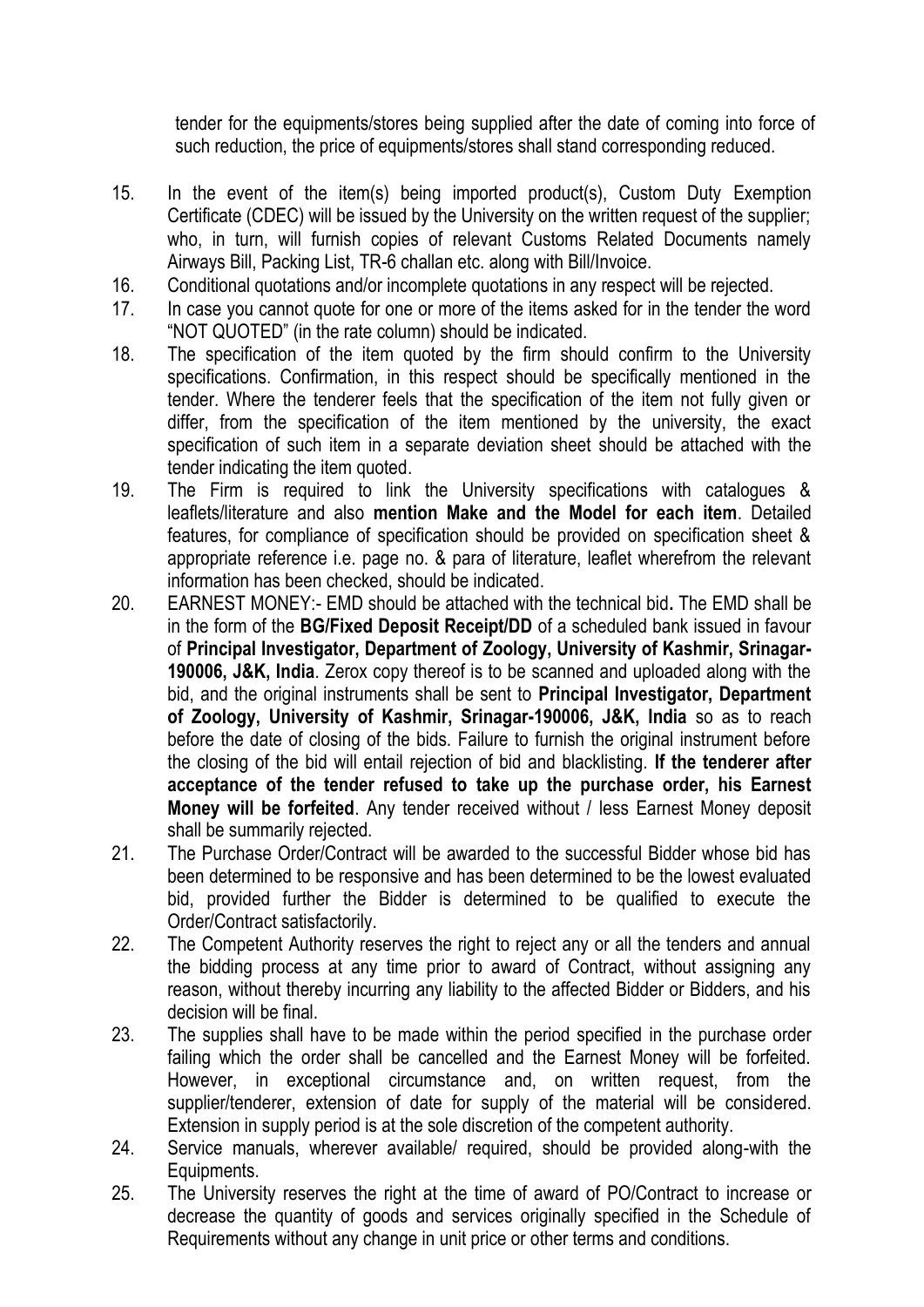- 26. In the case of purchase of many items against one tender, which are not interdependent or where compatibility is not a consideration, comparison would be made on the basis of prices quoted by the firms for identifying the lowest quoting for each item.
- 27. WARRANTY: **All products must have a minimum of One Year Warranty**. A Warranty Certificate should invariably be supplied along with the item at the time of delivery. If after delivery, acceptance and installation and within the guarantee and warranty period, the operation or use of the goods proves to be unsatisfactory, the supplier shall rectify the defects, errors or omissions by repair or by partial or complete replacement on free of cost basis.
- 28. The Competent Authority reserves the right to levy liquidated damages up to 2% of the value of the order for delayed supply. If the supply is delayed beyond the extended period, the University reserves the right even to cancel the order and forfeit the EMD of the firm/ tenderer.
- 29. PERFOMANCE SECURITY DEPOSIT:- The successful tenderer shall furnish Performance Security Deposit of the value of 05% of the basic cost of the item in the shape of Bank Guarantee/FDR etc. from a nationalized bank pledged to **Principal Investigator, Department of Zoology, University of Kashmir, Srinagar-190006, J&K, India** for the warrantee/quarantee period to ensure the satisfactory performance of item supplied. The performance guarantee is to be submitted at the time of installation / demonstration of equipments. In case the performance of the item is not found satisfactory and/or the Supplier fails to complete its obligation under the contract/purchase order, the amount of Performance Security will be credited in University account.
- 30. DEFAULT: In the event of default and unsatisfactory service of the contractor/Supplier firm, the University of Kashmir will be at liberty to repair/get the item serviced from other party at the cost of supplier/ contractor/ tenderer.
- 31. In case of software items, the suppliers should ensure that:- Legal software is supplied in original sealed pouches / P. K. T. A license agreement is enclosed with it. A registration card is available for software.
- 32. FAILURE AND TERMINATION: If the Contractor / Supplier fails to deliver the stores or any installment thereof within the period fixed for such delivery or at any time repudiates the contract before the expiry of such period, University of Kashmir may without prejudice to the right of the purchaser recover damages for breach of the contract.
- 33. The technical & financial bids of only those bidders will be opened who fulfill the eligibility criteria and whose documents are found in order. If any of the date earmarked for opening of technical or financial bids happens to be a holiday, the bids will be opened on the very next working day.
- 34. Notwithstanding the provisions relating to extension of time, penalty and cancellation of tender/contract for default, the vendor shall not be liable for forfeiture of its performance security/ liquidated damages or termination for default, if and to the extent that, its delay in performance or other failure to perform its obligations under the contract is the result of an event of Force Majeure (i.e. an event or situation beyond the control of the vendor that is not foreseeable, is unavoidable, and its origin is not due to negligence or lack of care on the part of the vendor; such as wars or revolutions, fires, floods, epidemics, quarantine restrictions and freight embargoes etc.). If the performance in whole or in part or any obligation under the contract is prevented or delayed by any reason of forcemajeure for a period exceeding 60 days, either party may at its option terminate the contract by sending a written notice without any financial repercussions on either side.
- 35. The bidder has to submit an undertaking in firm letter pad that it has not been blacklisted by any Govt deptt./Instt/Autonomous body.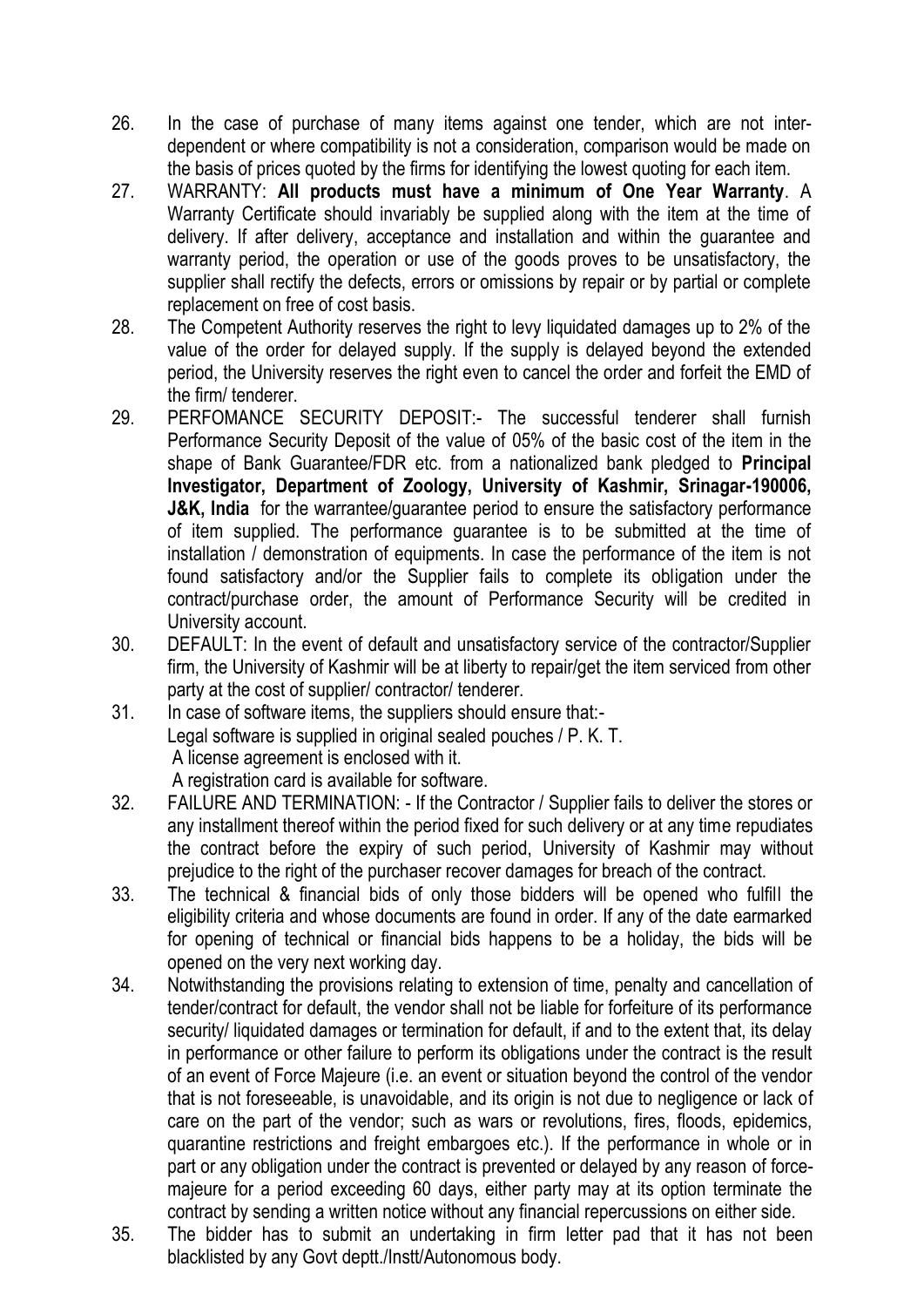- 36. Proof of GST Registration No and VAT Return copy or any other relvant document for last three financial year since the date of tender.
- 37. PAN No ( Copy of PAN No Attached)
- 38. P.Os Copies/rate contract having executed similar items/order copy of last 3 financial years date of tender.
- 39. Authorization Certificate from Original Equipment Manufacturer (OEM) or their Distributor/dealer to quote/sell the product, in case the Bidder is not the OEM.
- 40. **Arbitration.** All disputes or differences arising out of or in connection with the tender shall be settled by bilateral discussions. Any dispute, disagreement or question arising out of or relating to the Supply/Installation/performance, which cannot be settled amicably, may be resolved through arbitration. In case of arbitration with the firm on any issue, the final decision would be of Principal Investigator NMHS-Project/Dean Research, University of Kashmir. The arbitration will be governed by following:-
	- All disputes or differences arising out of or in connection with the contract including the one connected with the validity of the contract or any part thereof shall be settled by bilateral discussions.
	- Any dispute, disagreement arising out of or relating to this contract or relating to construction or performance (except as to any matter the decision or determination whereof is provided for by these conditions), which cannot be settled amicably, shall within sixty (60) days or such longer period as may be mutually agreed upon, from the date on which either party informs the other in writing by a notice that such dispute, disagreement or question exists, will be referred to a sole Arbitrator.
	- Within sixty (60) days of the receipt of the said notice, an arbitrator shall be nominated in writing by the authority agreed upon by the parties.
	- The sole Arbitrator shall have its seat in Srinagar or such other place in the state as may be mutually agreed to between the parties.
	- The arbitration proceedings shall be conducted under the J&K Arbitration and Conciliation Act, 1996 and the award of such Arbitration Tribunal shall be enforceable in Srinagar.
	- **Each party shall have to bear its own cost of preparing and presenting its case. The** cost of arbitration including the fees and expenses shall be shared equally by the parties, unless otherwise awarded by the sole arbitrator.
	- The parties shall continue to perform their respective obligations under this contract during the pendency of the arbitration proceedings except in so far as such obligations are the subject matter of the said arbitration proceedings.
	- For any queries regarding the tender please contact: **+91 9419968539** or you can mail us at **imtiazkhan@uok.edu.in** , **imtiazamu1@yahoo.com**

**(Note**: In the event of the parties deciding to refer the dispute/s for adjudication to an Arbitral Tribunal, then one arbitrator will be appointed by each party**)**.

> Sd/-  **Dr. Imtiaz A. Khan Principal Investigator NMHS-Project Department of Zoology University of Kashmir, Srinagar-190006 Jammu & Kashmir, India**